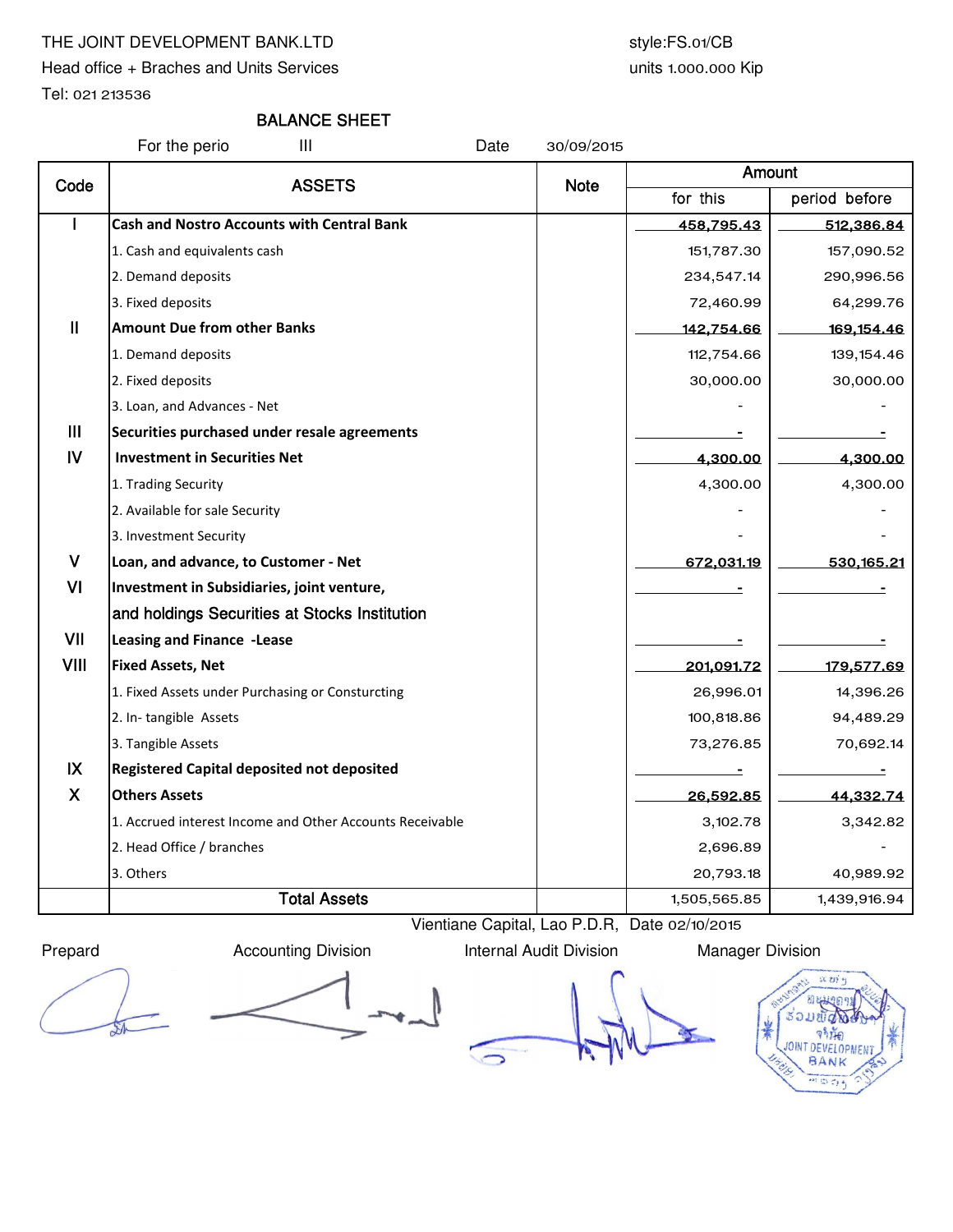## THE JOINT DEVELOPMENT BANK.LTD style:FS.01/CB

Head office + Braches and Units Services

Tel: 021 213536

units 1.000.000 Kip

## BALANCE SHEET

For the perio **III** Date 30/09/2015 for this | period before I Debt Payable to other Banks and Financial lnstitution 65,638.30 | \_\_\_\_\_\_112,388.36 1. Demand deposits 3,394.36 2. Fixed deposits 108,994.00 3. Borrowing Funds 4. Other Debt Payable to Banks and Financial Institutions II | II. Debt Payable toCustomers | 1,057,882.88 | 948,391.84 1. Demand deposits 629,415.28 2. Fixed deposits 519,994.78 418,967.61 3. Other debt Payable to Customer 41.40 and  $\overline{a}$  41.40  $\overline{a}$  8.95 III Securities Sold under repurchased agreement - - IV Debt Payable related issuing Securities And Alexander Manual Alexander Contract Legislation of the securities V Others liabilities 29,933.54 23,609.39 1. Accrued Interest and Other Accounts payable 19,187.45 19,187.45 12,869.58 2. Head Office / branches - 163.13 and 163.13 and 163.13 and 163.13 and 163.13 and 163.13 and 163.13 and 163.13 3. Others 10,746.09 10,576.68 Amount Code | LIABILITIES AND CAPILAL | Note VI Capital and its Similar 352,111.15 355,527.35 1. Registered Capital 1. **Alternative Capital 1. Alternative Capital 1. Alternative Capital 404,666.10** 404,666.10 2. share's Premium (39,757.05) (39,757.05) 3. Legal Reserve 2,045.32 2,045.32 4. Reserve for Expansion Businees 5. Other Reserves 550.52 550.52 6. Margin foe Revaluation 23,671.96 23,671.96 7. Provisions under BOL Regulations 3,465.79 2,750.87 8. Retained Earning (+/-) (34,503.83) 9. Retained Earning 10. Result in Instance of approval  $(+/-)$ 11. Result of the year (+/-) (3,896.54) (3,896.54) 12. Sabvention and allocated Funds 13. Subordinated debts Total liabilities and Equity 1,505,565.85 1,439,916.94

Vientiane Capital, Lao P.D.R, Date 02/10/2015

Prepard **Accounting Division Internal Audit Division** Manager Division

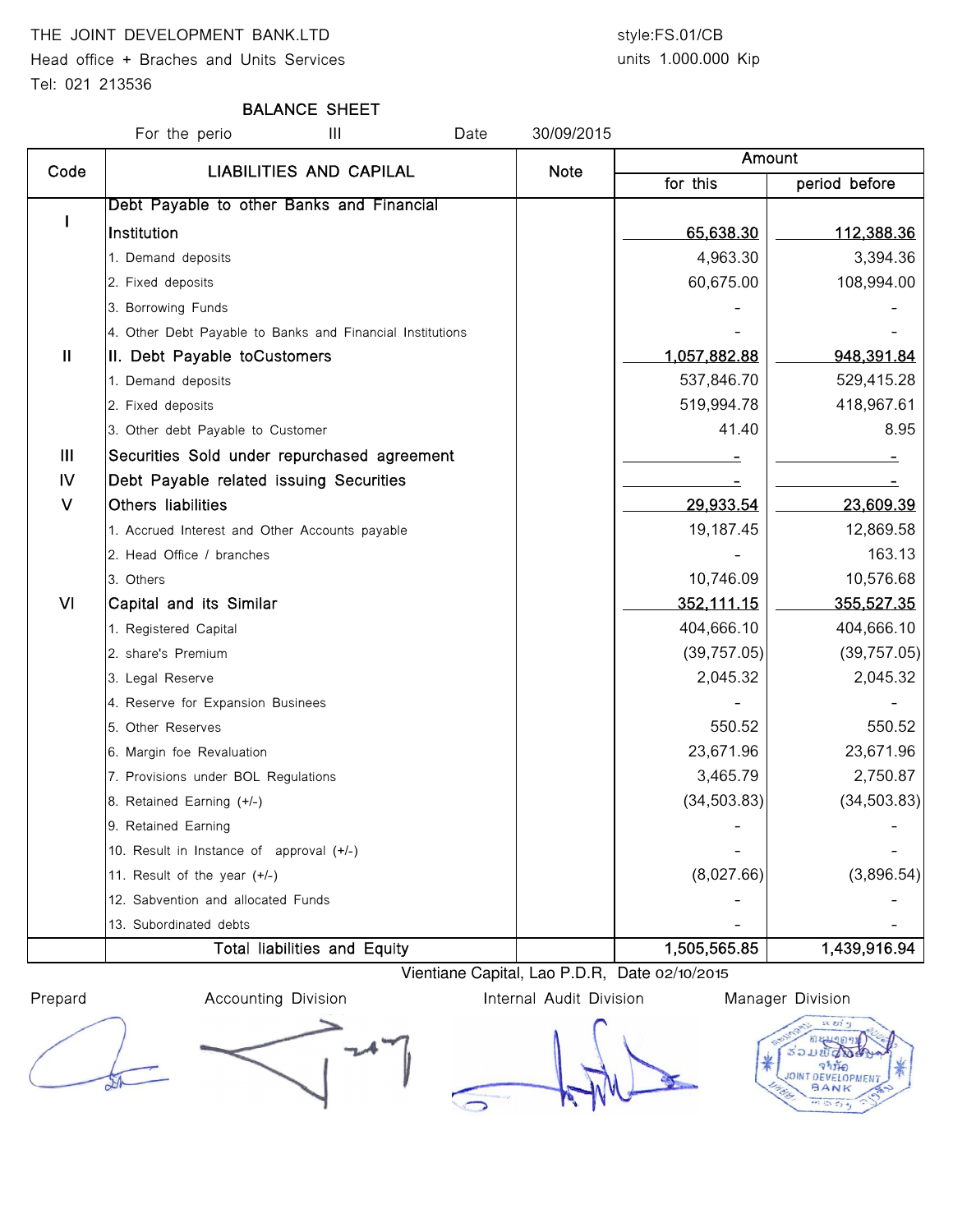#### THE JOINT DEVELOPMENT BANK.LTD style:FS.02/CB

Head office + Braches and Units Services

### units 1.000.000 Kip

Tel: 021 213536

## STATEMENT OF INCOME

|                | For the perio<br>Ш                                                                | Date | 30/09/2015  |              |               |
|----------------|-----------------------------------------------------------------------------------|------|-------------|--------------|---------------|
| Code           |                                                                                   |      |             | Amount       |               |
|                | Item                                                                              |      | <b>Note</b> | for this     | period before |
|                | A. Operating Incomes and Expenses                                                 |      |             |              |               |
| 1              | + Interest Income and its equivalents                                             |      |             | 51,816.13    | 33,142.02     |
|                | 1.1 Interest and its equivalents from Inter banks                                 |      |             | 2,881.49     | 1,901.29      |
|                | 1.2 Interest and its equivalents from Customer                                    |      |             | 48,934.64    | 31,240.73     |
|                | 1.3 Interest for Securities purchased under resale agreement                      |      |             |              |               |
|                | 1.4 Interest and its equivalents from Investment in Securities                    |      |             |              |               |
|                | 1.5 Other Interest                                                                |      |             |              |               |
| $\overline{2}$ | - Interest Expenes and its equivalents                                            |      |             | (33,913.54)  | (19, 115.57)  |
|                | 2.1 Interest Expenses and its equivalents on inter bank                           |      |             | (2,322.06)   | (1,753.83)    |
|                | 2.2 Interest Expenes and its equivalents on Customer                              |      |             | (31,591.48)  | (17, 361.74)  |
|                | 2.3 Interest Expenses on Securities sold under repurchased agreement              |      |             |              |               |
|                | 2.4 Interest Expense on Certificates of deposit                                   |      |             |              |               |
|                | 2.5 Interest and Interest Equivalent                                              |      |             |              |               |
| 3              | +/- Gain(or loss) on trading Gold and other precious metals                       |      |             |              |               |
|                | I. Incomes - Expense Interest margin                                              |      |             | 17,902.59    | 14,026.45     |
| 4              | 4. Incomes from leasing and lease available to buy                                |      |             | 67.97        | 44.57         |
| 5              | 5. Expenses on leasing and Lease available to buy                                 |      |             |              |               |
| 6              | 6. Incomes from rent                                                              |      |             |              |               |
| 7              | 7. Expenses on rent                                                               |      |             |              |               |
| 8              | 8. Expenses from Capital and from stock holders                                   |      |             | 268.00       | 268.00        |
| 9              | 9. Incomes from Commissions and financial Services                                |      |             | 21,251.72    | 10,398.18     |
| 10             | 10. Expenses Commissions and financial Services                                   |      |             | (4,983.62)   | (3,333.00)    |
| 11             | 11. Profit or loss on Trading Security                                            |      |             |              |               |
| 12             | 12. Profit or loss from Security AvailableŒfor sale                               |      |             |              |               |
| 13             | 13. Net Profit or loss on foreign Exchange                                        |      |             | 1,798.97     | 2,311.76      |
| 14             | 14. Net Profit or loss on trading Conditional Instrument                          |      |             |              |               |
|                | <b>II. Net Operating Income</b>                                                   |      |             | 36,305.63    | 23,715.96     |
| 15             | 15. Other operating Incomes                                                       |      |             | 4,233.13     | 2,443.83      |
| 16             | 16. Administation Expenses                                                        |      |             | (38, 421.52) | (24, 273.48)  |
|                | 16.1 Employee Expenses                                                            |      |             | (23,793.07)  | (16, 175.48)  |
|                | 16.2 Other Adminitrative Expenses                                                 |      |             | (14, 628.45) | (8,098.00)    |
| 17             | 17. Amortization and depreciation expenses trangible and intrangible fixed assets |      |             | (10, 120.29) | (6,518.98)    |
| 18             | 18. Other Operating Expense in Business                                           |      |             | (2,502.16)   | (927.76)      |
| 19             | 19. Net Income or Expenses on Revalution Debt and off-B/S items                   |      |             | 2,706.82     | 1,665.22      |
|                | 19.1 Depreciation on debt and Debt Payable                                        |      |             | (630.63)     | (621.18)      |
|                | 19.2 Reverse depreciation on debt and income from write off Debt                  |      |             | 3,337.45     | 2,286.40      |
| 20             | 20. Net Income or Expenses to change fixed financial valuable                     |      |             |              |               |
|                | <b>III. Incomes and Expenses</b>                                                  |      |             | (44, 104.02) | (27,611.17)   |
|                | IV. Item Extraordinary before Resulf                                              |      |             | (7,798.39)   | (3,895.21)    |
|                | 21. Extraordinary Incomes                                                         |      |             | 8.06         |               |
|                | 22. Extraordinary expenses                                                        |      |             | (237.35)     | (1.33)        |
|                | V. Before Income taxes                                                            |      |             | (8,027.66)   | (3,896.54)    |
|                | 23. Income taxes                                                                  |      |             |              |               |
|                |                                                                                   |      |             |              |               |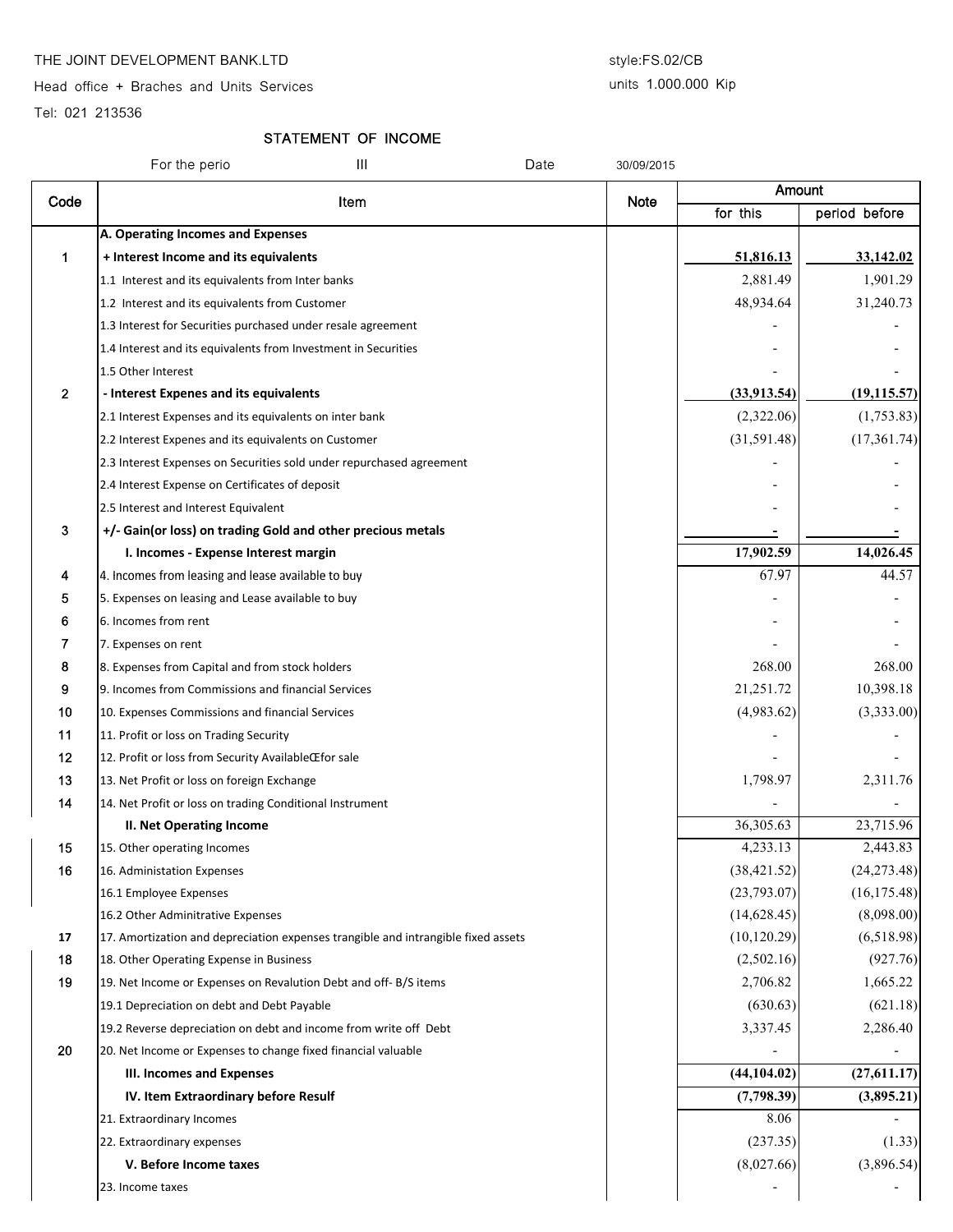|         | VI. Net Incomes            |                                               | (8,027.66)              | (3,896.54)                                                                                |
|---------|----------------------------|-----------------------------------------------|-------------------------|-------------------------------------------------------------------------------------------|
|         |                            | Vientiane Capital, Lao P.D.R, Date 02/10/2015 |                         |                                                                                           |
| Prepard | <b>Accounting Division</b> | <b>Internal Audit Division</b>                | <b>Manager Division</b> |                                                                                           |
|         |                            |                                               |                         | $26 - 237 - 41$<br>BANK<br><b><i>CONTRACTORSKY ENGINEERING</i></b><br>$-25$ (2) $-2$ $-1$ |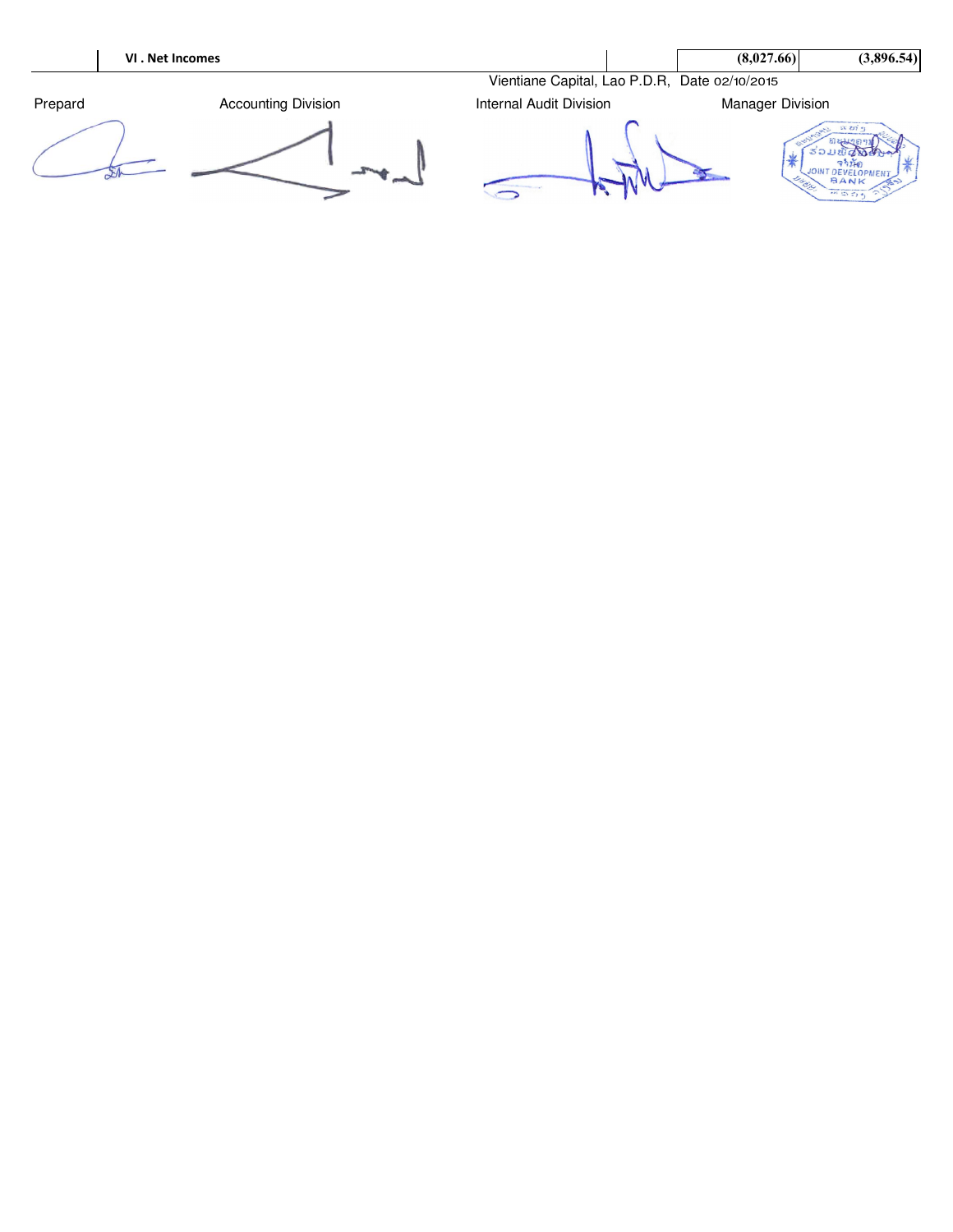Head office + Braches and Units Services and Units 1.000.000 Kip

Tel: 021 213536

# STATEMENT OF CASH FLOWS

|      | Ш<br>For the perio                                                                 | Date<br>30/09/2015 |               |               |
|------|------------------------------------------------------------------------------------|--------------------|---------------|---------------|
| Code | Item                                                                               | <b>Note</b>        | Amount        |               |
|      |                                                                                    |                    | for this      | period before |
|      | A. Cash flow from business operation                                               |                    |               |               |
| 1    | +/- Net benefit or loss in year                                                    |                    |               |               |
|      | * Repricing item of benefit or loss balance as cash for income - expense           |                    |               |               |
| 2    | + Net amortization and depreciation of fixed asset (substantial and insubstantial) |                    |               |               |
| 3    | + Net amortization and depreciation of leasing asset and leasing asset for sale    |                    |               |               |
| 4    | +/- Net depreciation of problem loan and NPL                                       |                    | (519.78)      | (510.33)      |
| 5    | + Net depreciation of investment asset and others                                  |                    |               |               |
| 6    | + Net reserve deduction for risk and expenses                                      |                    |               |               |
| 7    | + Net reserve deduction by regulation                                              |                    |               |               |
| 8    | +/- Benefit from fixed asset sale (include financial fixed asset)                  |                    |               |               |
| 9    | - Income equity from basic support fund                                            |                    |               |               |
| 10   | +/- Changes in receivable interest items and other expense items                   |                    | (2,933.13)    | (3,262.87)    |
| 11   | +/- Changes in receivable interest items and other income items                    |                    | 19,187.45     | 12,869.70     |
|      | I. Net cash flow from operation activity before changes in assets and              |                    | 15,734.54     | 9,096.50      |
|      | revolving liabilities of the bank (1 to 11)                                        |                    |               |               |
|      | * Changes (increase or decrease) in revolving assets                               |                    | (30,000.00)   | (30,000.00)   |
| 12   | +/- Fixed deposit in CB and FI                                                     |                    |               |               |
| 13   | +/- Asset purchase with resale agreement                                           |                    | (4,300.00)    | (4,300.00)    |
| 14   | +/- Assets for commerce                                                            |                    |               |               |
| 15   | +/- Assets for sale                                                                |                    | (667, 950.47) | (527,066.51)  |
| 16   | +/- Money for loan and advance for customer                                        |                    | (9,883.38)    | (11,068.55)   |
| 17   | +/- Other assets                                                                   |                    | (712, 133.85) | (572, 435.06) |
|      | II. Net cash flow from changes in revolving liabilities (12 to 17)                 |                    |               |               |
|      | * Changes (increase or decrease) in revolving assets                               |                    |               |               |
| 18   | +/- Fixed deposit of CB and FI                                                     |                    | 1,057,882.87  | 948,391.84    |
| 19   | +/- Debt to pay for customer                                                       |                    |               |               |
| 20   | +/- Asset sale with repurchase agreement                                           |                    | 10,746.09     | 10,576.68     |
| 21   | +/- Other liabilities                                                              |                    | 1,068,628.96  | 958,968.52    |
|      | III. Cash flow from changes in revolving liabilities (18 to 21)                    |                    | 372,229.65    | 395,629.96    |
|      | IV. Net cash flow from business operation $(I + II + III)$                         |                    |               |               |
|      | <b>B. Cash flow from investment activities</b>                                     |                    |               |               |
| 22   | +/- Increase or decrease in investment assets                                      |                    |               |               |
| 23   | +/- Increase or decrease in investment as group enterprise, joint venture company  |                    | (256, 401.56) | (231, 287.95) |
| 24   | +/- Increase or decrease in fixed assets                                           |                    | (256, 401.56) | (231, 287.95) |
|      | V. Net cash flow from investment activities (22 to 24)                             |                    |               |               |
|      | C. Cash flow from earning activities                                               |                    |               |               |
| 25   | +/- Increase or decrease in the loan                                               |                    |               |               |
| 26   | +/- Increase or decrease in the share distribution                                 |                    |               |               |
| 27   | + Integrated capital to receive in year                                            |                    |               |               |
|      | VI. Net cash flow from earning activities (25 to 27)                               |                    | 115,828.09    | 164,342.01    |
|      | VII. Increase or decrease of ash and cash equivalent $(IV + V + VI)$               |                    |               |               |
| 28   | Cash and cash equivalent                                                           |                    | (149, 543.80) | (153,890.83)  |
| 29   | Deposit as payback type in oversea                                                 |                    | (401, 235.29) | (481, 275.62) |
|      | VIII. Increase or decrease of cash and cash equivalent in year (28 to 29)          |                    | 251,691.49    | 327,384.79    |
|      |                                                                                    |                    |               |               |